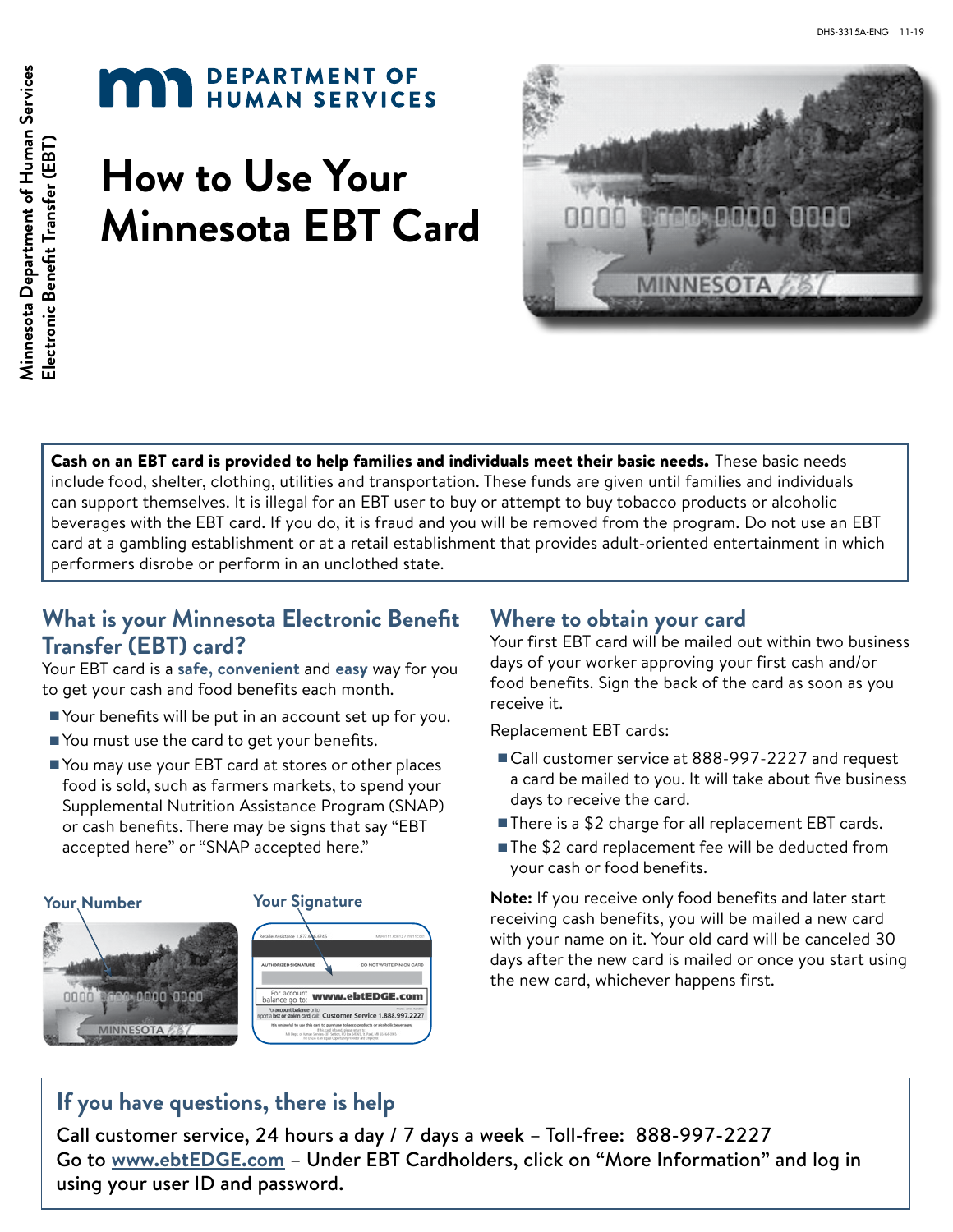#### **When you receive your card**

- Sign your name in ink on the white stripe on the back.
- Call customer service, visit your local county office or log on to the ebtEDGE cardholder portal or mobile application to select a personal identification number (PIN).

# **Where to use your card**

### **At a store point-of-sale (POS) machine**

A POS machine is a machine in a store that reads your card when you buy food or non-food items or withdraw cash benefits.

You can use a POS machine to:

- Buy food with food or cash benefits
- Buy non-food items with cash benefits
- Withdraw cash from cash benefits
- Get cash back with a purchase from cash benefits. There is no minimum dollar amount per transaction. Some stores may limit the amount of cash you can get back from your cash benefits.

#### **At an automated teller machine (ATM)**

At an ATM, you can withdraw cash from your cash benefit account. You cannot use an ATM to get cash from your food benefit account.

### **At check cashing businesses**

You may be able to get your cash benefits at some businesses that cash checks.

# **Important EBT account information**

Sometimes errors occur in the EBT system which may cause your EBT cash or food benefits to increase. When this happens, your account can be adjusted. You will receive notice when this happens. If you do not agree with the notice, you have the right to appeal and request a fair hearing. To request a fair hearing, contact your financial worker at your county office or tribal office.

# **How to care for your card**

#### **Your card is like cash – keep it in a safe place**

- Call customer service right away if your card is lost or stolen.
- Put your card away as soon as you finish using it.
- **Do not** let others use your card. Lost benefits will not be replaced.
- **Do not** leave your card lying around, even at home.

#### **Do not throw away your card**

- Use the same card every month as long as you receive benefits.
- If you move out of state, you will be able to use your card to get your unused food benefits.

# **Misuse of your Minnesota EBT card is unlawful**

It is a crime to defraud the system or to sell your card and PIN to others. It may result in criminal charges against you and your benefits may end.

It is illegal for an EBT user to buy or attempt to buy tobacco products or alcoholic beverages with the EBT card. If you do, it is fraud and you will be removed from the program.

If you repeatedly lose your card, the county office may need to investigate your case or assign a representative to receive your benefits for you.

### **How card fees work**

- You will receive four free cash withdrawal transactions per month. These cash withdrawals may be at a POS machine or an ATM. You will be charged \$1 for each cash withdrawal over four per month, up to a maximum of \$10. A cash-only withdrawal is for an amount up to the balance remaining in your cash account. There is no charge for a cash purchase transaction or if you get cash back when you make a purchase.
- Some ATMs may charge you a fee to use the machine in addition to the cash withdrawal transaction charge. The ATM will tell you if it charges a fee before you make your cash withdrawal. If you do not want to pay the fee, you can cancel your transaction and go to an ATM that does not charge a fee.

Access to cash benefits is limited to Minnesota, Iowa, North Dakota, South Dakota and Wisconsin.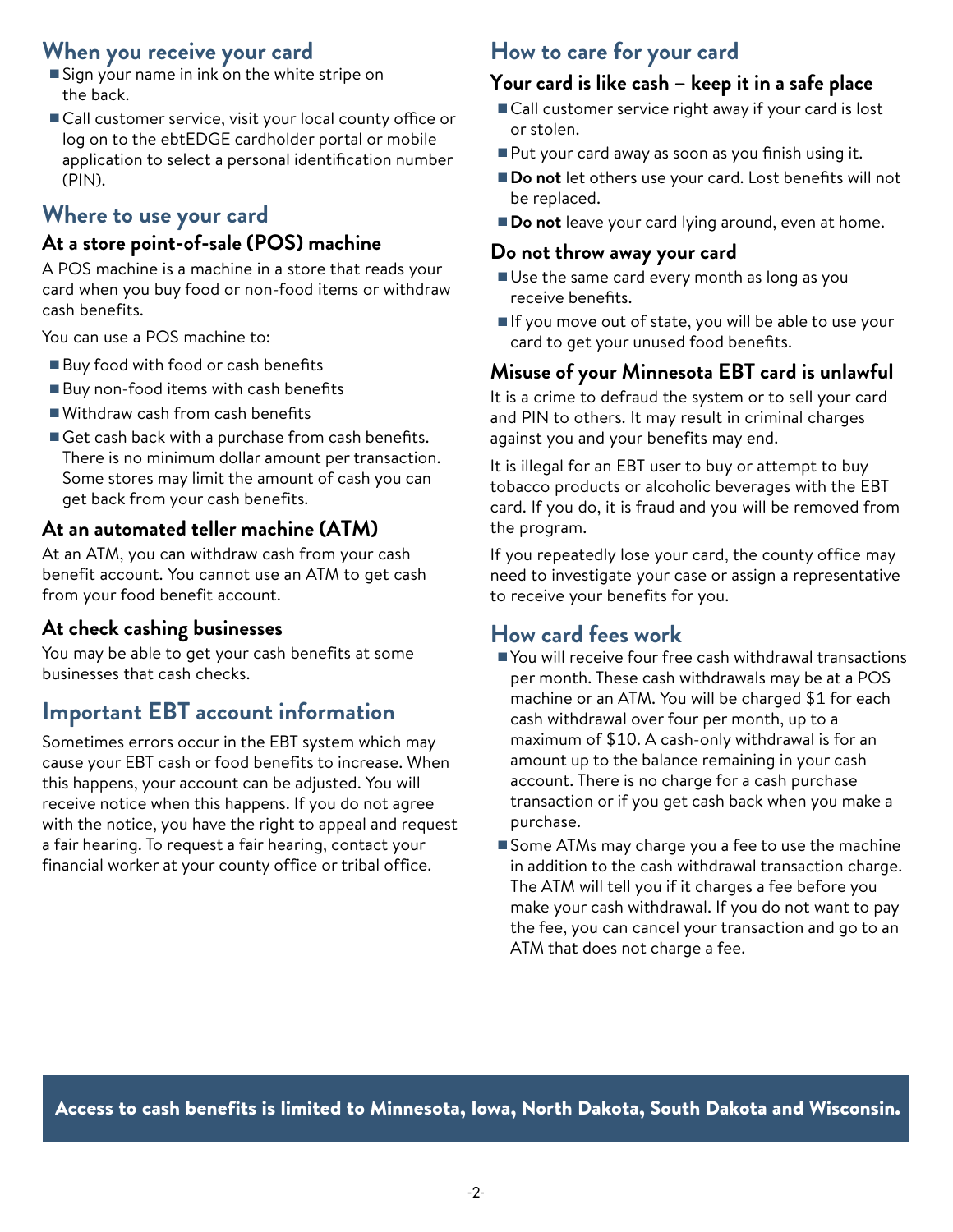### **How to get or change your personal identification number (PIN)**

A PIN is four secret numbers you use with your card to access benefits. Every time you use your card, you must enter these four secret numbers.

#### PIN (P**ersonal Identification** N**umber**)

? ? ? ? = PIN

When you select your PIN, choose four numbers that you can remember but that other people cannot easily guess.

#### **There are four ways to get or change a PIN**

- Call customer service at 888-997-2227
- Visit your county or tribal human services office
- Visit the ebtEDGE cardholder portal **[www.ebtEDGE.com](https://www.ebtedge.com/gov/portal/PortalHome.do)**
- Access the ebtEDGE mobile application, available for IOS and Android at **[www.F](https://www.fisglobal.com/EBTEDGEMOBILE)ISGLOBal.COM/ EBTEDGEMOBILE**

You have four tries each day to enter your correct PIN. After four incorrect tries, you cannot use your card until 12:01 a.m. the next day.

# **How to care for your PIN**

#### **Keep your PIN secret.** Memorize it!

- **Do not** write your PIN on your card. If you need to write down your PIN, keep that paper in a different place than your card.
- **Do not** make your PIN 1234 or 1111 or anything else easy to guess.
- **Do not** let anyone (even the store clerk) see your PIN when you enter it at the POS machine or ATM.
- **Your benefits will not be replaced if someone else uses your card without your approval.**

#### **Know your balance!**

Remember to check your balance. See page 5 for instructions on how to find your EBT balance.

#### **How to use a POS machine**

**Note:** There are no minimum dollar amounts for an EBT purchase.

#### **To purchase food**

- Slide your card through the POS machine. The clerk will enter your food purchase amount.
- Check the amount that shows in the POS window.
- If the amount is correct, enter your PIN. Press ENTER.
- Take your card, receipt and groceries.

The steps you follow may be different for each type of POS machine. If you need help, ask the sales clerk.

Remember:

- You will not receive change from your food benefits when you purchase food. The balance will remain in your account.
- You can use POS machines to purchase food as many times as you want each month until all your food benefits are used.

#### **To withdraw cash**

Ask the sales clerk if you can withdraw cash benefits at this store. If the store allows you to withdraw cash benefits:

- Slide your card through the POS machine
- Tell the sales clerk the amount of cash you want to receive
- Check the amount that shows in the POS window
- If the amount is correct, enter your PIN and press ENTER
- Take your card, cash and receipt from the sales clerk.

Remember:

- Cash withdrawals are not allowed from food benefits.
- Non-food items are paid from your cash benefits account, or you can pay cash.
- Cash withdrawals cannot be done in the store if your card cannot be read by the POS machine.

#### **If the POS machine is not working**

If the POS machine in the store is not working when you make a purchase with your **Supplemental Nutrition Assistance Program (SNAP) benefits,** the sales clerk will ask you to sign a form for the amount of food you buy.

There may be a \$50 limit on the amount of food that you may purchase if the POS machine is not working. Stores have the option of not accepting EBT cards when the POS machine is not working.

Check the **amount** on the form. It should be the same amount as the food you purchased.

|                                                                                                                                                                        | OFFLINE FOOD STAMP VOUCHER<br>1016575                                                                            |  |
|------------------------------------------------------------------------------------------------------------------------------------------------------------------------|------------------------------------------------------------------------------------------------------------------|--|
| Vouchers must be cleared on POS device or mailed in<br>for matching withing 15 days.<br>Mail to: Deluxe Data Systems, Inc.<br>P.O. Box 290<br>Milwaukee, WE 53201-0290 | Approval Number<br>Trans. Date/Time<br>Store FCS Auth Number<br>Purchase                                         |  |
| Card Number                                                                                                                                                            | Refund<br>Amount<br>Print Store is ame                                                                           |  |
| Print Cardholder Name<br>Cardholder's Signature<br>Date                                                                                                                | <b>Store Address</b>                                                                                             |  |
|                                                                                                                                                                        | Store City/State/Zip Code<br>Store Supervisor/Clerk Signature                                                    |  |
| In signing this voucher I believe that food stamp funds are<br>available for the full amount of this transaction.                                                      |                                                                                                                  |  |
| This Voucher will be charged back if information<br>in this section has been altered                                                                                   | Food Stamp requlations prohibit representation of this voucher<br>by merchant if voice authorization was denied. |  |
| White - Deluxe Data Systems Copy                                                                                                                                       | Canary - Client/Customer Copy<br>Buff - Merchant Copy                                                            |  |

If the amount is correct, sign your name and record the date.

The clerk will call customer service to check if you have enough benefits in your food account to purchase the food. If you do, the total food amount will be subtracted from your food benefits.

This form is also used by food merchants (like farmers markets) that do not have POS machines.

#### **Remember – do not tell the sales clerk your PIN!**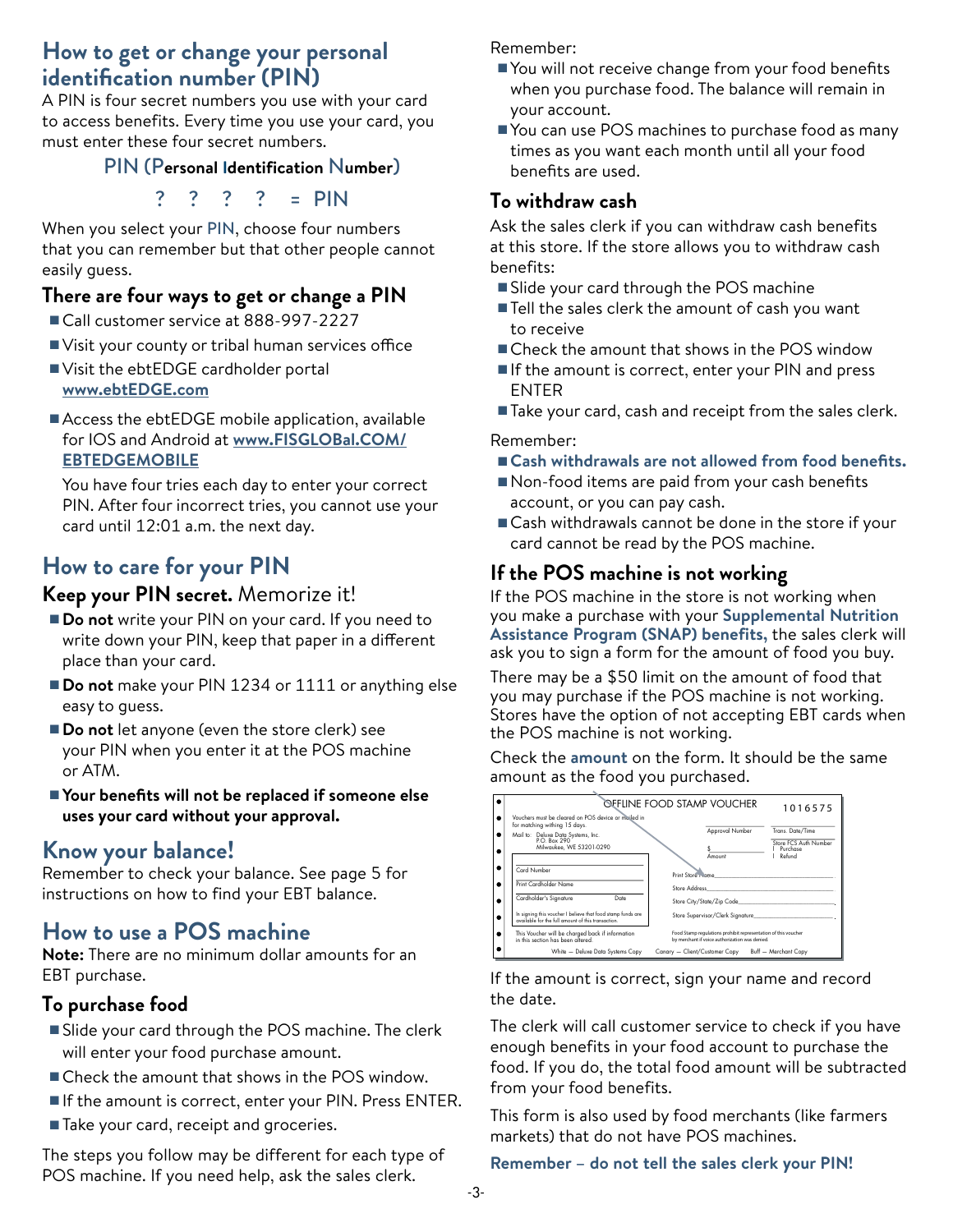# **How to use an ATM to withdraw cash**

- 1. Insert your card.
- 2. Enter your PIN. Press Enter.
- 3. Select Withdrawal.
- 4. Select Checking
- 5. Enter the dollar amount. Select CORRECT or cancel.
- 6. Take your cash.
- 7. Another transaction? Select NO.
- 8. Take your card and receipt.

#### Remember:

- The steps you follow may be different for each type of ATM.
- You may be able to withdraw all of your cash benefits from an ATM in one day. It may take several transactions to do that if the machine has a limit on the amount of cash you can withdraw each time.
- For single dollars and cents, use a POS machine in a store for a cash purchase or, if allowed, a cash withdrawal.

# **How to use your card safely**

#### **Safety tips at the store**

- Check the food amount that shows in the PIN pad window before you key in your PIN.
- **Do not** let the store clerk or anyone else see your PIN as you enter it.
- **Do not** let the clerk or store manager leave the area with your card.

#### **Safety tips at the ATM**

- Have your card ready.
- Always use ATMs in well-lit areas.
- If you sense danger, cancel your transaction. Take your card and leave the area right away.
- At night, when you are alone, use an ATM inside a store.
- Do not count your money at the ATM.
- Do not let anyone see your PIN as you enter it.
- Put your cash, card and receipt away quickly.

### **Calling customer service**

**You can reach customer service at 888-997-2227. The information in this brochure is available in accessible formats for individuals with disabilities by calling 888-997-2227 or by using your preferred relay service. For other information on disability rights and protections, contact your agency's ADA coordinator.**

#### **Call 24 hours a day, 7 days a week if:**

- You just received your card in the mail and need to select a PIN
- You need a replacement card; there is a \$2 fee for a **replacement card**
- Someone else is using your card
- Your card does not work
- You forgot your PIN or want a new PIN
- You need to know your food and cash benefit balances and you cannot find your last store receipt
- You want to find out about fees
- You have questions about using your card
- You feel you were overcharged at a store
- You feel you did not receive the correct amount from an ATM.

Call customer service for help with your card. **Do not call your financial worker.**

Calls to customer service may be recorded or monitored.

# **How to access the ebtEDGE cardholder portal or mobile application**

**Cardholder portal -** Using a browser such as Microsoft Internet Explorer or Google Chrome, access the cardholder portal at **[www.ebtedge.com](https://www.ebtedge.com/gov/portal/PortalHome.do)** and select "Cardholder Login."

#### **Mobile application -** Download the mobile application at **[www.FISGLOBAL.COM/EBTEDGEMOBILE](https://www.fisglobal.com/EBTEDGEMOBILE)**

The login page for both the cardholder portal and mobile application will ask for a user ID and password. If it is your first time using the cardholder portal or mobile application, you will need to create a user ID and password, and set up three security questions.

Instructions on how to set up your account and to link a EBT card to your account can be found by selecting "Login FAQ here" on the ebtEDGE cardholder portal or mobile application.

The ebtEDGE cardholder portal and mobile application give the following information:

- **Account balance:** See your real-time account balance for both SNAP and cash benefits.
- **Pending deposits:** Know when your benefits will be deposited.
- **Transaction history:** View your history of transactions for the last 60 days.
- **Benefits schedule:** Get a snapshot of the benefits schedule.
- **Help:** See answers to many commonly asked questions.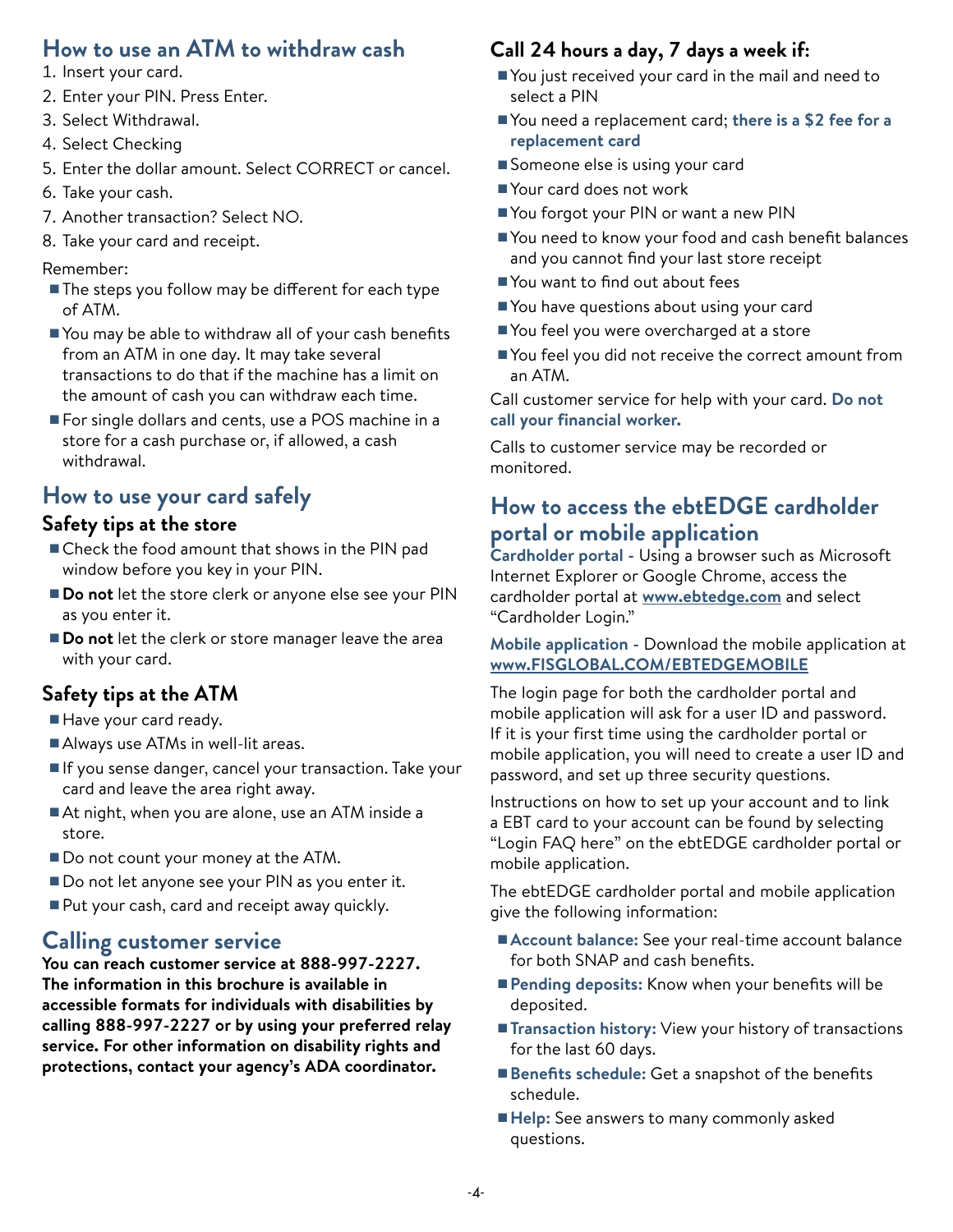#### **How to register to receive your EBT balance or last five transactions by text message**

Registration is easy!

- 1. Go to **[www.ebtEDGE.com](https://www.ebtedge.com/gov/portal/PortalHome.do)**, select the 'Cardholder Login" and log in using your user ID and password.
- 2. Select "EBT Account."
- 3. Select "Messaging Registration" under the Account Services menu at the top right of the screen.
- 4. Enter your mobile (cell) phone number. **Note:** Your card's nickname will always be the last five digits of your EBT card.
- 5. Check the box next to SMS Balance, then click the "Update" button.
- 6. You are registered!
- 7. To get your balance, text BAL to 42265. To see your last five transactions, text MINI to 42265.

# **How to find your EBT balance**

#### **Keep your last receipt**



It shows how much you have left in your food and/or cash benefit accounts.

- The store's name and location should appear on your receipt when you use your food and/or cash benefits.
- You may also find your balance by calling customer service, accessing the ebtEDGE cardholder portal or mobile application, or registering for text message notifications.
- You may also request a transaction history at your local county office.
- Benefits not used within 365 days will be removed from your account and cannot be replaced.

# **If you need help accessing food benefits (SNAP)**

Choose a person you trust to be your additional adult. This person will help with shopping and accessing your food benefits.

- Tell your financial worker whom you chose as your additional adult.
- The additional adult will receive an EBT card in the mail.
- An additional adult who is a member of your household must call customer service to select a PIN.
- An additional adult who is not a member of your household must go to the county or tribal office to select a PIN.
- If you later want to stop the additional adult's access to your SNAP benefits, contact customer service, then notify your financial worker.
- Remember, lost or stolen benefits will not be replaced.

For more information, call your financial worker.

### **What to do before you move**

- Call your county or tribal office immediately with your new address.
- If you move to an area where you cannot access your cash benefits, contact your county or tribal office.

# **When you will receive your benefits**

Benefits are available on the same day every month, even on weekends or holidays.

#### **Cash benefits**

| Case benefit<br>type   | If your case<br>number ends in | Your cash benefits are available after<br>$6$ a.m. on the: |
|------------------------|--------------------------------|------------------------------------------------------------|
| DWP/MFIP               | 1,3,5,7 or 9                   | 2nd to last day of every month                             |
| DWP/MFIP               | $0,2,4,6$ or 8                 | the last day of every month                                |
| GA, MSA & RCA 0 thru 9 |                                | 1st day of every month                                     |

### **Food benefits**

| If your case number ends<br>in | Your food benefits are available after<br>$12:01$ a.m. on the |
|--------------------------------|---------------------------------------------------------------|
| 4                              | 4th of every month                                            |
| 5                              | 5th of every month                                            |
| 6                              | 6th of every month                                            |
| 7                              | 7th of every month                                            |
| 8                              | 8th of every month                                            |
| 9                              | 9th of every month                                            |
| Ω                              | 10th of every month                                           |
|                                | 11th of every month                                           |
| 2                              | 12th of every month                                           |
| 3                              | 13th of every month                                           |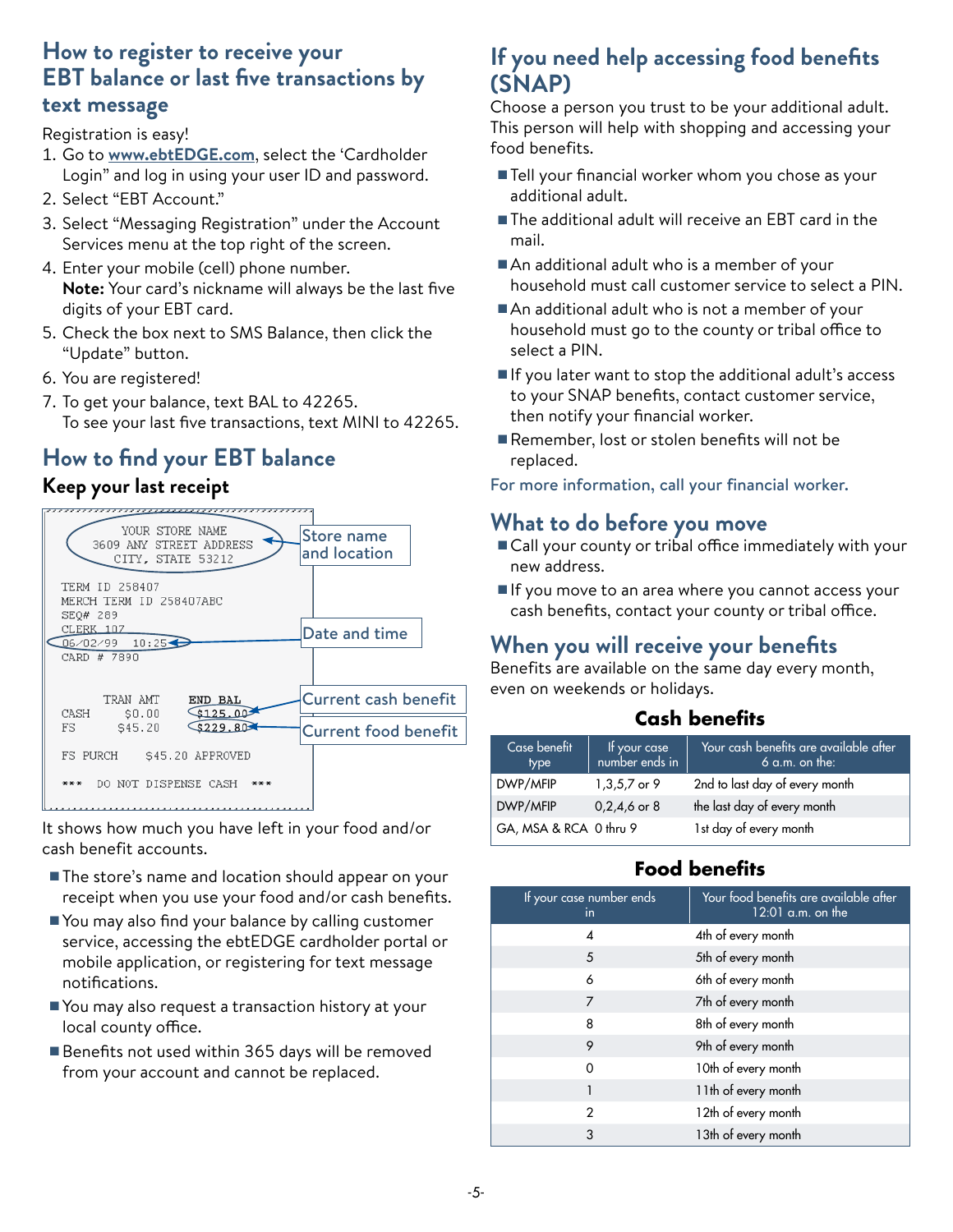# **Civil Rights Notice**

Discrimination is against the law. The Minnesota Department of Human Services (DHS) and local human services agencies do not discriminate on the basis of any of the following:

- $r$ ace ■ color
- creed **religion**
- public assistance
- status
- national origin sexual orientation
- marital status ■ age

Auxiliary Aids and Services: Human services agencies provide auxiliary aids and services, like qualified interpreters or information in accessible formats, free of charge and in a timely manner to ensure an equal opportunity to participate in their programs.

Contact your worker or agency's ADA Coordinator to get auxiliary aids and services.

# **Civil Rights Complaints**

You have the right to file a discrimination complaint if you believe you were treated in a discriminatory way by a human services agency. You may contact any of the following four agencies directly to file a discrimination complaint.

#### **U.S. Department of Health and Human Services' Office for Civil Rights (OCR)**

You have the right to file a complaint with the OCR, a federal agency, if you believe you have been discriminated against because of any of the following:

- $$ ■ age
- color ■ disability
- $\blacksquare$  national origin  $\blacksquare$  sex

Contact the OCR directly to file a complaint: Director, U.S. Department of Health and Human Services' Office for Civil Rights 200 Independence Avenue SW, Room 509F HHH Building Washington, DC 20201 800-368-1019 (voice) 800-537-7697 (TDD) Complaint Portal: https://ocrportal.hhs.gov/ocr/portal/lobby.jsf

In accordance with Federal civil rights law and U.S. Department of Agriculture (USDA) civil rights regulations and policies, the USDA, its Agencies, offices, and employees, and institutions participating in or administering USDA programs are prohibited from discriminating based on race, color, national origin, sex, religious creed, disability, age, political beliefs, or reprisal or retaliation for prior civil rights activity in any program or activity conducted or funded by USDA.

- disability
- $\blacksquare$  sex (including sex stereotypes and gender identity)
- political beliefs

Language Assistance Services: Human services agencies provide translated documents and spoken language interpreting, free of charge and in a timely manner, when language assistance services are necessary to ensure limited English speakers have meaningful access to information and services.

Contact your worker or agency's LEP Coordinator to get language assistance services.

Persons with disabilities who require alternative means of communication for program information (e.g. Braille, large print, audiotape, American Sign Language, etc.), should contact the Agency (State or local) where they applied for benefits. Individuals who are deaf, hard of hearing or have speech disabilities may contact USDA through the Federal Relay Service at (800) 877- 8339. Additionally, program information may be made available in languages other than English.

To file a program complaint of discrimination, complete the USDA Program Discrimination Complaint Form, (AD-3027) found online at: [http://www.ascr.usda.gov/](http://www.ascr.usda.gov/complaint_filing_cust.html) [complaint\\_filing\\_cust.html,](http://www.ascr.usda.gov/complaint_filing_cust.html) and at any USDA office, or write a letter addressed to USDA and provide in the letter all of the information requested in the form. To request a copy of the complaint form, call (866) 632- 9992. Submit your completed form or letter to USDA by:

- 1. mail: U.S. Department of Agriculture Office of the Assistant Secretary for Civil Rights 1400 Independence Avenue, SW Washington, D.C. 20250-9410;
- 2. fax: (202) 690-7442; or
- 3. email: program[.intake@usda.gov](mailto:program.intake%40usda.gov?subject=To%20file%20a%20complaint).

This institution is an equal opportunity provider.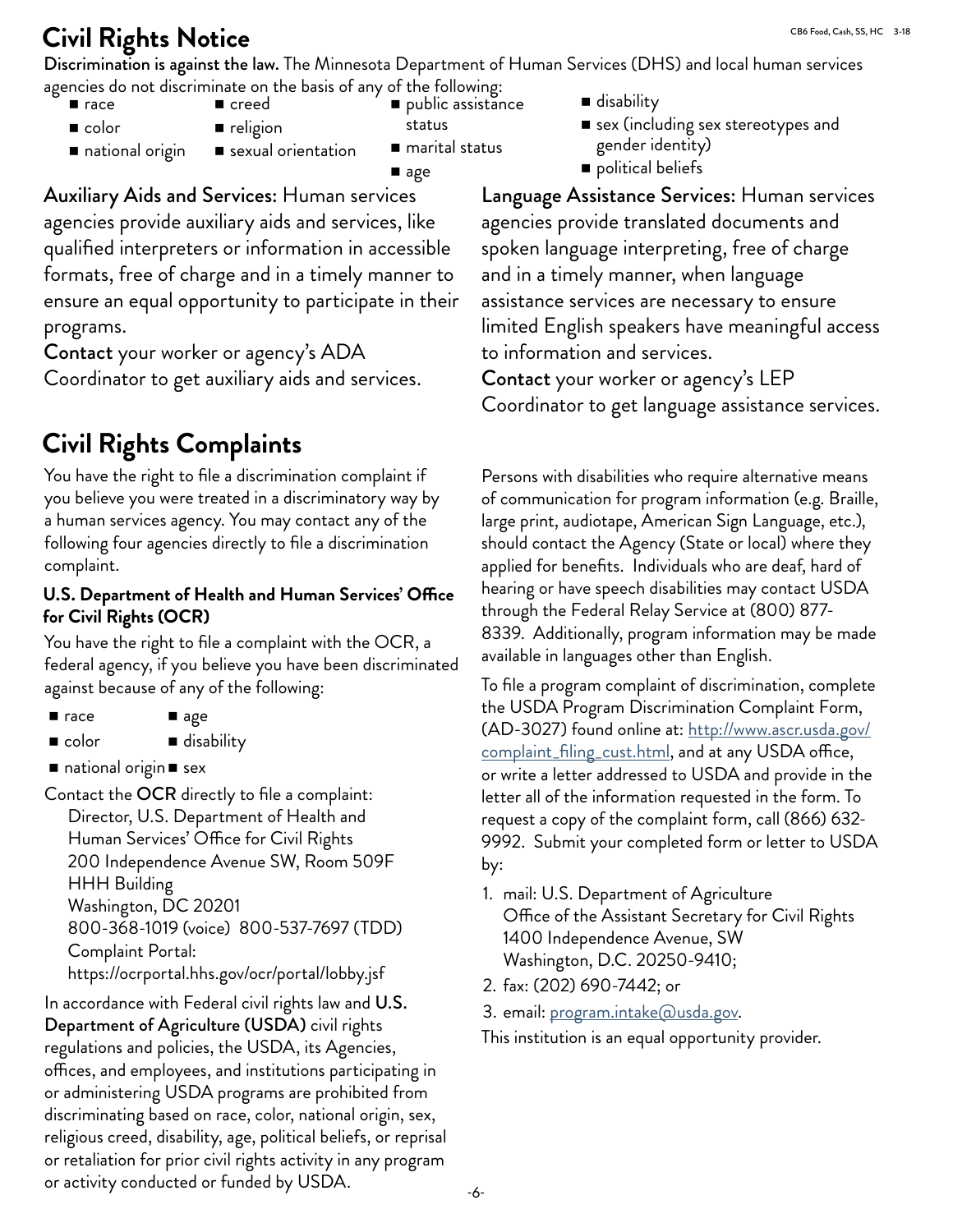Attention. If you need free help interpreting this document, ask your worker or call the number below for your language.

ያስተውሉ፡ ይህንን ዶኩመንት ለመተርጎም እርዳታ የሚፈልጉ ከሆነ፡ የጉዳዮን ሰራተኛ ይጠይቁ ወይም በሰልክ ቁጥር 1-844-217-3547 ይደውሉ።

ملاحظة: إذا أردت مساعدة مجانية لترجمة هذه الوثيقة، اطلب ذلك من مشرفك أو اتصل على الرقم 3577-358-300.

သတိ။ ဤစာရွက်စာတမ်းအားအခမဲ့ဘာသာပြန်ပေးခြင်း အကူအညီလိုအပ်ပါက၊ သင့်လူမှုရေးအလုပ်သမား အားမေးမြန်း ခြင်းသို့ မဟုတ် 1-844-217-3563 ကုိေခၚဆုိပါ။

កំណត់សំគាល់ ។ បើអ្នកត្រូវការជំនួយក្នុងការបកប្រែឯកសារនេះដោយឥតគិតថ្លៃ សូមសួរអ្នកកាន់សំណុំរឿង របស់អ្នក ឬហៅទូរស័ព្ទមកលខេ 1-888-468-3787 ។

請注意,如果您需要免費協助傳譯這份文件,請告訴您的工作人員或撥打1-844-217-3564。

Attention. Si vous avez besoin d'une aide gratuite pour interpréter le présent document, demandez à votre agent chargé du traitement de cas ou appelez le 1-844-217-3548.

Thov ua twb zoo nyeem. Yog hais tias koj xav tau kev pab txhais lus rau tsab ntaub ntawv no pub dawb, ces nug koj tus neeg lis dej num los sis hu rau 1-888-486-8377.

ဟ်သူဉ်ဟ်သးဘဉ်တက္i်. ဖဲနမ္န္ကလိဉ်ဘဉ်တျမၤစ္ပ္ကၤတလီလ၊တျကတျိုးထံဝဲအုလ်ဟိ တီလံာမိတခါအံၤန္ဥ်ာသံကွုသဉ်ပုၤဂ္ဂါဝီအပူၤမၤစ္ပ္ကၤတ္ကၤလျနဂိၢမ္စ္မတ မ္)ကိုးဘ $\frac{5}{2}$  1-844-217-3549 တက္).

알려드립니다. 이 문서에 대한 이해를 돕기 위해 무료로 제공되는 도움을 받으시려면 담당자에게 문의하시거나 1-844-217-3565으로 연락하십시오.

ີ ເປຣດຊາບ. ຖ້າຫາກ ທ່ານຕອງການການຊ່ວຍເຫຼືອໃນການແປເອກະສານນີຟຣີ, ຈົງຖາມພະນັກງານກຳກັບການຊ່ວຍເຫຼືອ<br>ຂອງທ່ານ ຫຼື ໂທຣໄປທີ່ 1-888-487-8251.

Hubachiisa. Dokumentiin kun tola akka siif hiikamu gargaarsa hoo feete, hojjettoota kee gaafadhu ykn afaan ati dubbattuuf bilbili 1-888-234-3798.

Внимание: если вам нужна бесплатная помощь в устном переводе данного документа, обратитесь к своему социальному работнику или позвоните по телефону 1-888-562-5877.

Digniin. Haddii aad u baahantahay caawimaad lacag-la'aan ah ee tarjumaadda qoraalkan, hawlwadeenkaaga weydiiso ama wac lambarka 1-888-547-8829.

Atención. Si desea recibir asistencia gratuita para interpretar este documento, comuníquese con su trabajador o llame al 1-888-428-3438.

Chú ý. Nếu quý vị cần được giúp đỡ dịch tài liệu này miễn phí, xin gọi nhân viên xã hội của quý vị hoặc gọi số 1-888-554-8759.

visory

For accessible formats of this information, ask your county worker. For assistance with additional equal access to human services, contact your county's ADA coordinator. ADA4 (2-18)

LB1 (8-16)